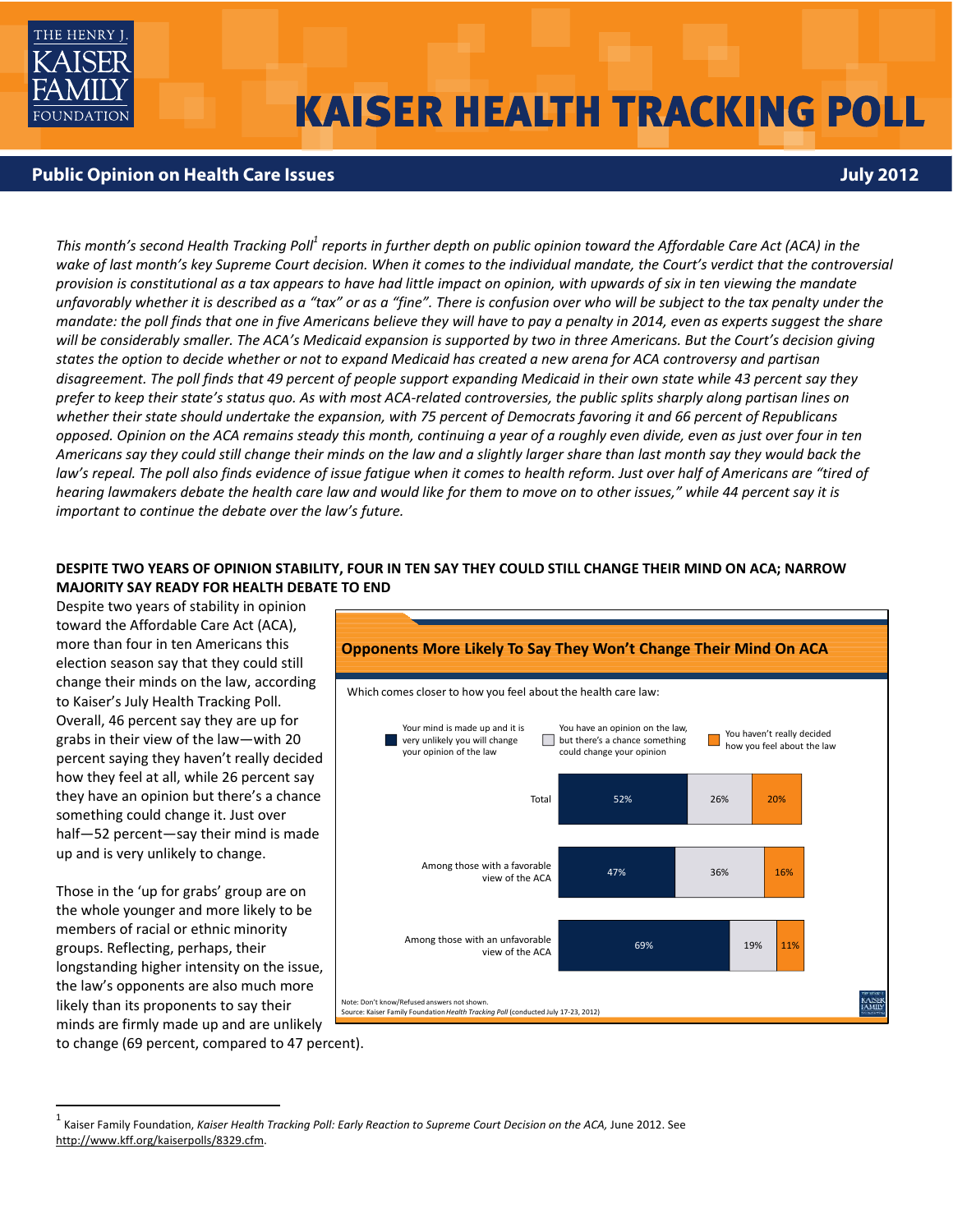When it comes to next steps for the law, in this poll the public was evenly split: 45 percent want to keep the ACA as it is or expand it, while a roughly equal proportion (46 percent) want to see the law repealed, a shift from last month's survey, which was fielded immediately after the Supreme Court's ACA decision. Among the group that back repeal, half hope to see the law replaced with a Republican alternative, half would like to go back to the status quo. (Note that earlier this month the U.S. House voted to repeal the ACA, even though the measure is unlikely to move forward in the Senate.)

Meanwhile, a narrow majority of the public continues to oppose the idea of cutting off the law's funding as a way to stop it from being implemented. Fifty‐six percent disapprove of this strategy, while 35 percent approve. As is the case on most things related to the ACA, partisan



differences persist. Eighty-three percent of Democrats and 55 percent of independents disapprove of stopping the law by cutting off its funding, while 62 percent of Republicans approve of this idea.

Americans remain roughly divided on the ACA as a whole, with unfavorable views of the law slightly outweighing favorable views this month, 44 percent to 38 percent. There was also little change in the balance between the share of Americans that think the law will leave them better off and those that say the law will leave them worse off.

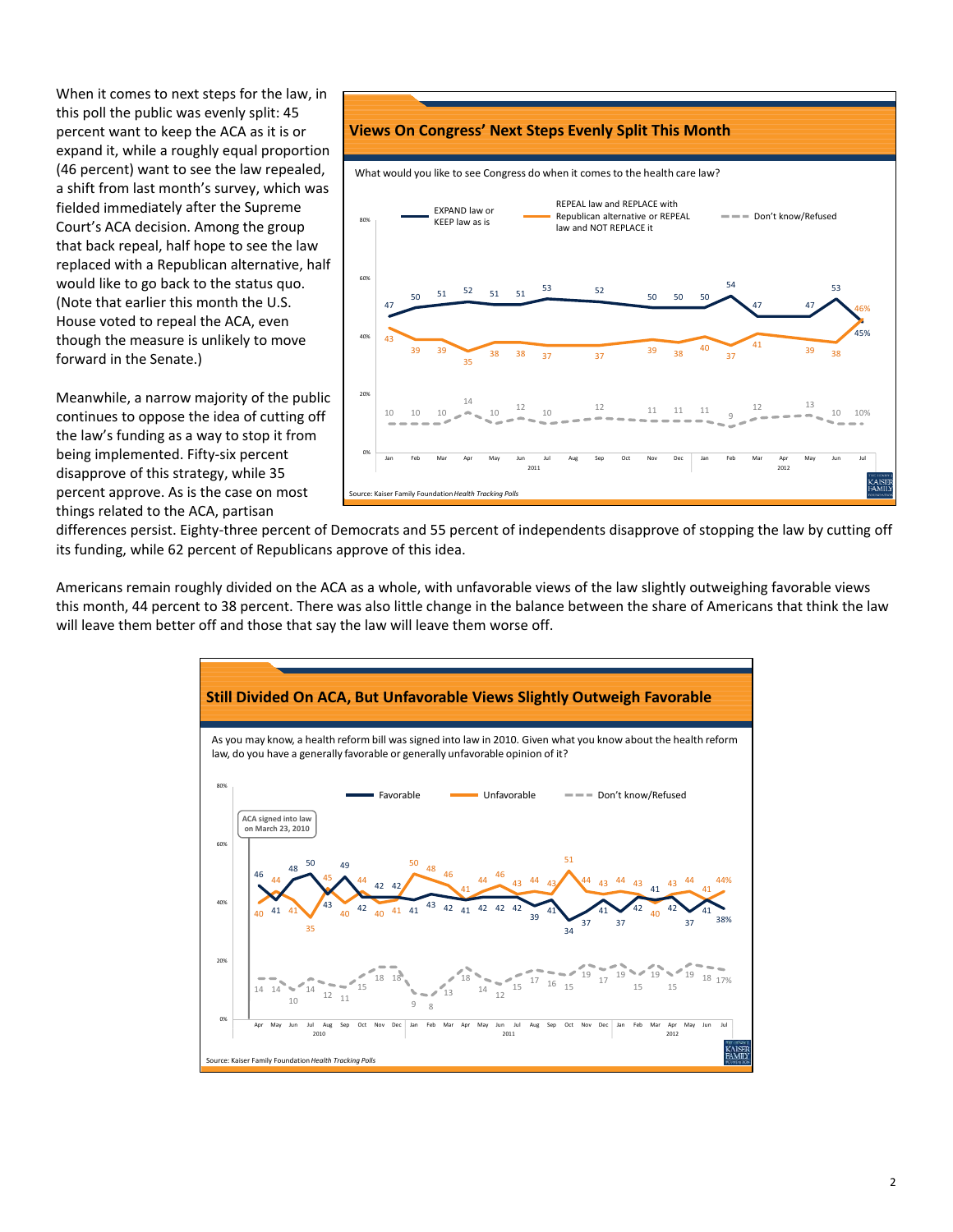The poll finds there may be some issue fatigue when it comes to health reform. Just over half of Americans (54 percent) agree that they are "tired of hearing lawmakers debate the health care law and would like them to move on to other issues", while 44 percent say it is important to continue the debate over the law's future. This may in part be driven by the public's cynicism regarding lawmakers' intentions: majorities say both opponents and proponents are speaking out on the law more for political reasons than because they want to do the right thing for the nation. Republicans and Democrats divide as expected on the question of ending the debate, while among independents, 56 percent say they would prefer to move on and 43 percent say they think it is important to continue with the debate.



### **PUBLIC'S INITIAL VIEWS OF THE MEDICAID EXPANSION**

Many of the key decisions regarding ACA implementation will take place in the states, particularly given the Supreme Court's decision regarding state's options when it comes to the ACA's proposed Medicaid expansion. A KFF issue brief on that decision described it this way:

The practical effect of the Court's decision makes the Medicaid expansion optional for states because, if states do not comply with the Medicaid expansion, the Secretary may withhold only ACA Medicaid expansion funds; she may not withhold all or a part of a non-compliant state's federal funds for the rest of the Medicaid program. $^2\,$ 

Public opinion on this decision is somewhat difficult to sort out, in part because national surveys are limited in obvious ways in terms of shedding light on the nuances of opinion state by state, but also because of the complexity of the policy decisions involved, which require some basic understanding of a state's current Medicaid eligibility standards, how the ACA would have changed those standards, and then how the Court decision further adjusts that picture.

<sup>2</sup> Kaiser Commission on Medicaid and the Uninsured, *<sup>A</sup> Guide to the Supreme Court's Affordable Care Act Decision,* July 2012. See http://www.kff.org/healthreform/8332.cfm.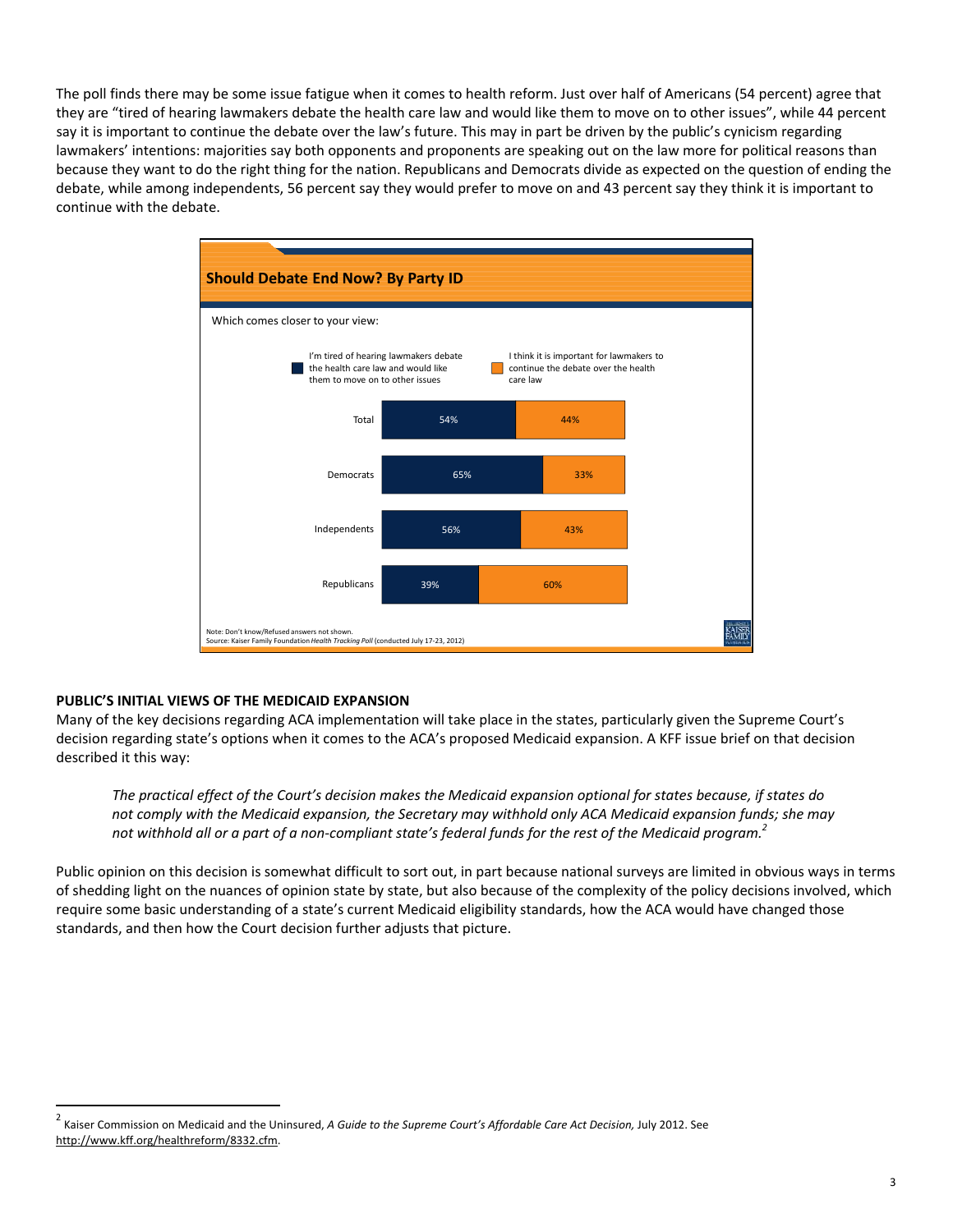The July survey does, however, suggest several things about the fundamentals of public opinion as it relates to the Medicaid program. First, about half of Americans do think of Medicaid as a program that is important to their family. Overall, 52 percent say it is at least somewhat important to their own family, a proportion which is significantly higher among those in low‐income households (69 percent).

When those that see Medicaid as important are asked why, their top‐ranking reason is the comfort provided by knowing there is a safety net for lower income families that can't afford health care. Many also say that either knowing someone that has received coverage through Medicaid, or thinking that someone in one's own family *will* need Medicaid coverage, are major reasons for their support of the program. Eight in ten Americans say that if they were uninsured, needed health care



**Promise Of Safety Net Tops Reasons For Valuing Medicaid**

and qualified for Medicaid, they would enroll in the program themselves.

The second factor is that as a general concept, the Medicaid expansion has consistently garnered majority support as a free‐standing provision. Overall this month, two in three Americans have a favorable view of "expand[ing] the existing Medicaid program to cover more low-income, uninsured adults," a finding that has been quite consistent over the past eight months of polling. But third, as has been true of the law overall, this support varies widely by Americans' self-described partisan affiliation, with nearly nine in ten Democrats and two‐thirds of independents backing the idea of the expansion, while close to six in ten Republicans *oppose* it.

| MOST SUPPORT MEDICAID EXPANSION AS GENERAL CONCEPT                                    |       |     |     |     |  |  |  |  |
|---------------------------------------------------------------------------------------|-------|-----|-----|-----|--|--|--|--|
| The law will expand the existing Medicaid program to cover more low-income, uninsured |       |     |     |     |  |  |  |  |
| adults. Would you say you feel favorable or unfavorable about that?                   |       |     |     |     |  |  |  |  |
|                                                                                       | Total | Dem | Ind | Rep |  |  |  |  |
| Favorable                                                                             | 67%   | 87% | 67% | 39% |  |  |  |  |
| Unfavorable                                                                           | 30    | 11  | 28  | 57  |  |  |  |  |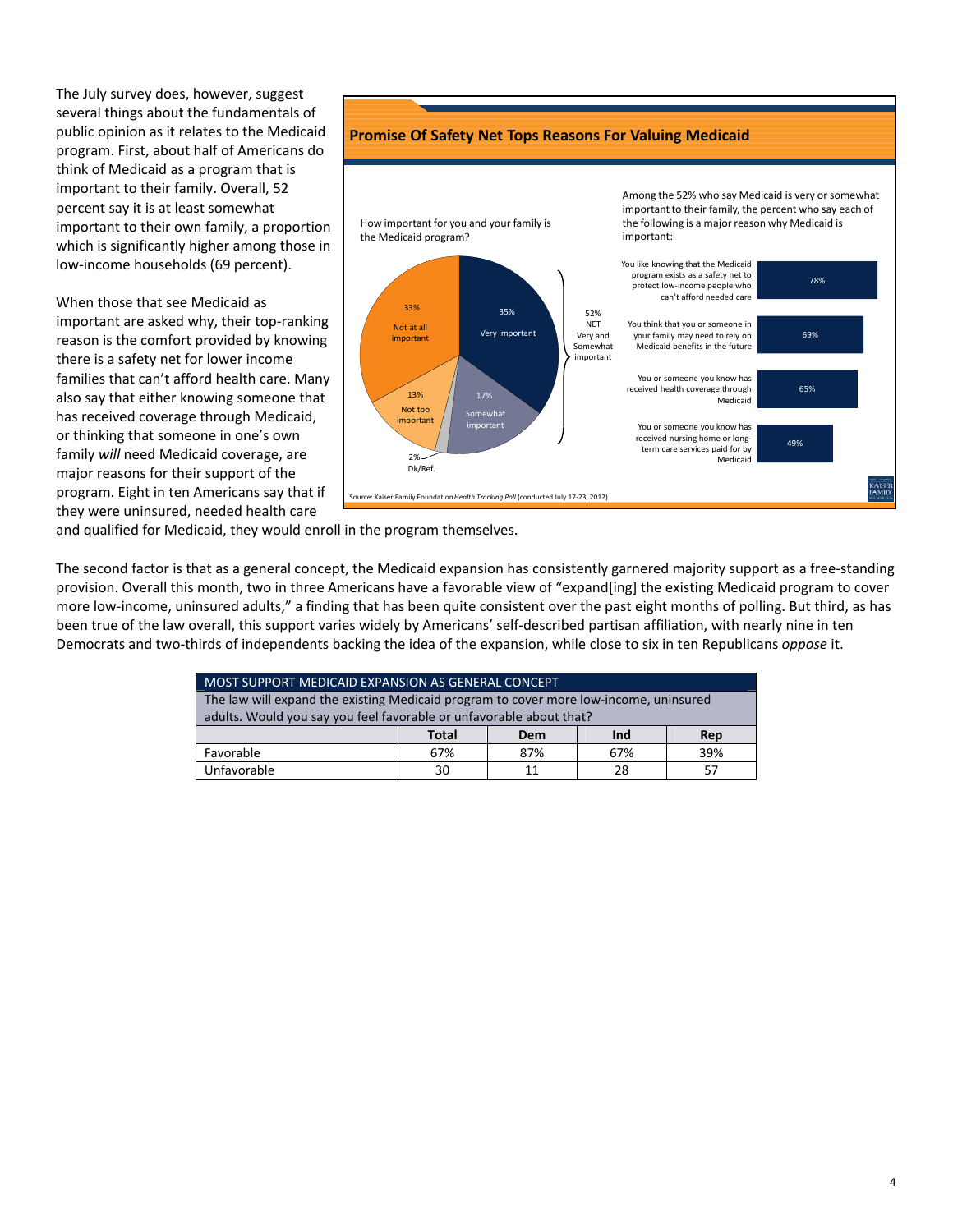In the wake of the Supreme Court decision, considerable attention has been paid to the question of whether states will opt for the ACA Medicaid expansion, with this debate following partisan lines. Public opinion on whether people's own state should opt for the expansion follows that pattern. Asked whether they would prefer their own state to participate in the Medicaid expansion, 49 percent support the expansion and 43 percent prefer to keep the program as it is today. Three in four Democrats support an expansion in their state, and 66 percent of Republicans support keeping their state's Medicaid status quo. Independents are evenly divided 46 percent support expanding their state's Medicaid program under the ACA, 47 percent oppose.

The July survey also suggests there may be some room to move views of the state Medicaid expansion. When those opposed

## **Views On Whether Own State Should Expand Medicaid Under ACA**

As you may know, the health care law expands Medicaid to provide health insurance to more low‐income uninsured adults, including adults with no children whose incomes are below about \$16,000 a year. The federal government will initially pay the entire cost of this expansion, and after several years, states will pay 10 percent and the federal government will pay 90 percent. The Supreme Court ruled that states may choose whether or not to participate in this expansion. What do you think your state should do?



to expansion were told that "this would mean many low‐income people in your state would be left without health insurance, and your state would be giving up additional federal dollars for covering its uninsured residents", overall support for expansion rose from 49 percent to 59 percent. On the flip side, when those who support the expansion were told that this "would require your state to spend more money on Medicaid, even though the federal government would be picking up most of the cost", 52 percent preferred staying with their state's status quo.

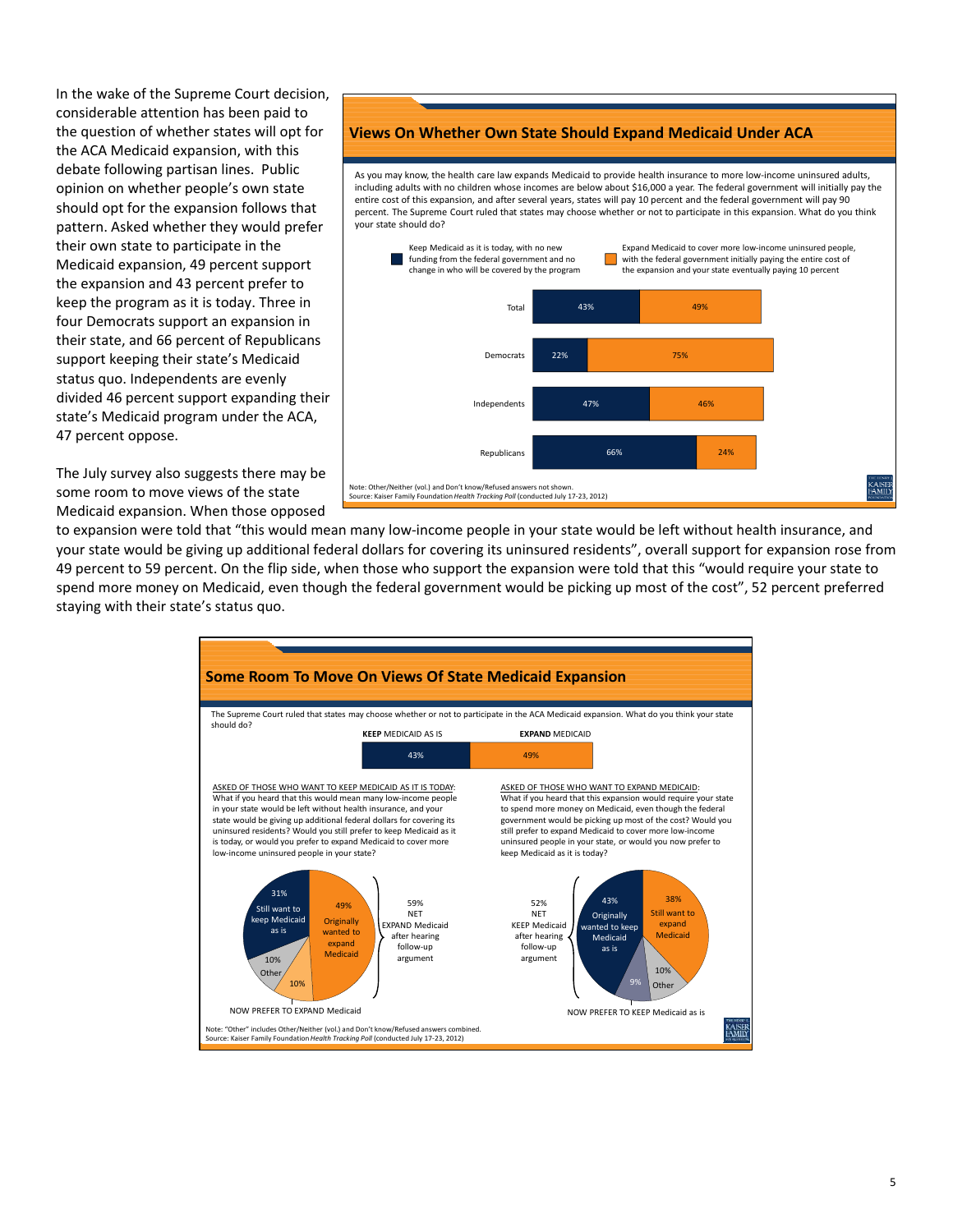#### WHETHER TAX OR FINE, INDIVIDUAL MANDATE REMAINS UNPOPULAR AS ONE IN FIVE SAY THEY EXPECT TO PAY PENALTY

**Tax**

The July survey suggests that the individual mandate remains unpopular no matter whether it's labeled a fine or a tax, a distinction that has become the focus of discussion since the Supreme Court's June ruling. Overall, 66 percent of Americans say they have an unfavorable view of the controversial ACA provision when it is labeled as a "fine," while 61 percent have negative views when it is called a tax. $3$  The mandate continues to be frequently raised by the law's opponents as they campaign against the law this election season.

Current polling suggests that there is some confusion among the public as to whether they should expect to have to pay the penalty due to lack of appropriate coverage. According to the poll, nearly one in five Americans is under the impression that they will be subject to the penalty in 2014. Meanwhile, experts estimate that

substantially fewer—roughly one in ten Americans—will find themselves in the position of deciding between obtaining health coverage or paying the penalty. Since some portion of this group will decide to purchase health insurance, the subset that does end up subject to the tax penalty will be smaller than one in ten. The public opinion bottom line: a substantial number of people are anticipating a financial hit that will never come. Interestingly, twice as many individuals that hear the penalty described as a "tax" anticipate they will have to pay it as do in that group that hear it described as a "fine" (26 percent compared to 12 percent).

Providing Americans with information about the mandate does go some way in improving their view of the provision. The most persuasive argument to move mandate opponents to supporters





The health reform law will require nearly all Americans to have health insurance by 2014 or else pay a fine/tax. Would you say you feel favorable or unfavorable about that?



ASKED OF THOSE WHO HAVE AN UNFAVORABLE VIEW OF THE INDIVIDUAL MANDATE: What if you heard that... Would you still have an unfavorable view of that requirement or would you now have a favorable view?



continues to be the reminder that most Americans would still get insurance through an employer or a public program and would not be impacted by this requirement. After hearing this, a clear majority of 58 percent have a favorable view of the provision. A narrower majority (52 percent) have a favorable view after hearing that there is an exemption for those Americans that would have to pay too high a share of their income for coverage. However, relatively few of those that oppose the mandate are moved by learning that roughly one in ten Americans will have to get insurance or else pay a penalty.

 $3$  The two items were administered to separate half samples, so each group heard only one version of the wording.

<sup>4</sup> Kaiser Family Foundation Health Reform Source, *The Individual Mandate: How Sweeping?* March 2012. See http://healthreform.kff.org/notes‐on‐health‐insurance‐ and‐reform/2012/march/the‐individual‐mandate‐how‐sweeping.aspx.